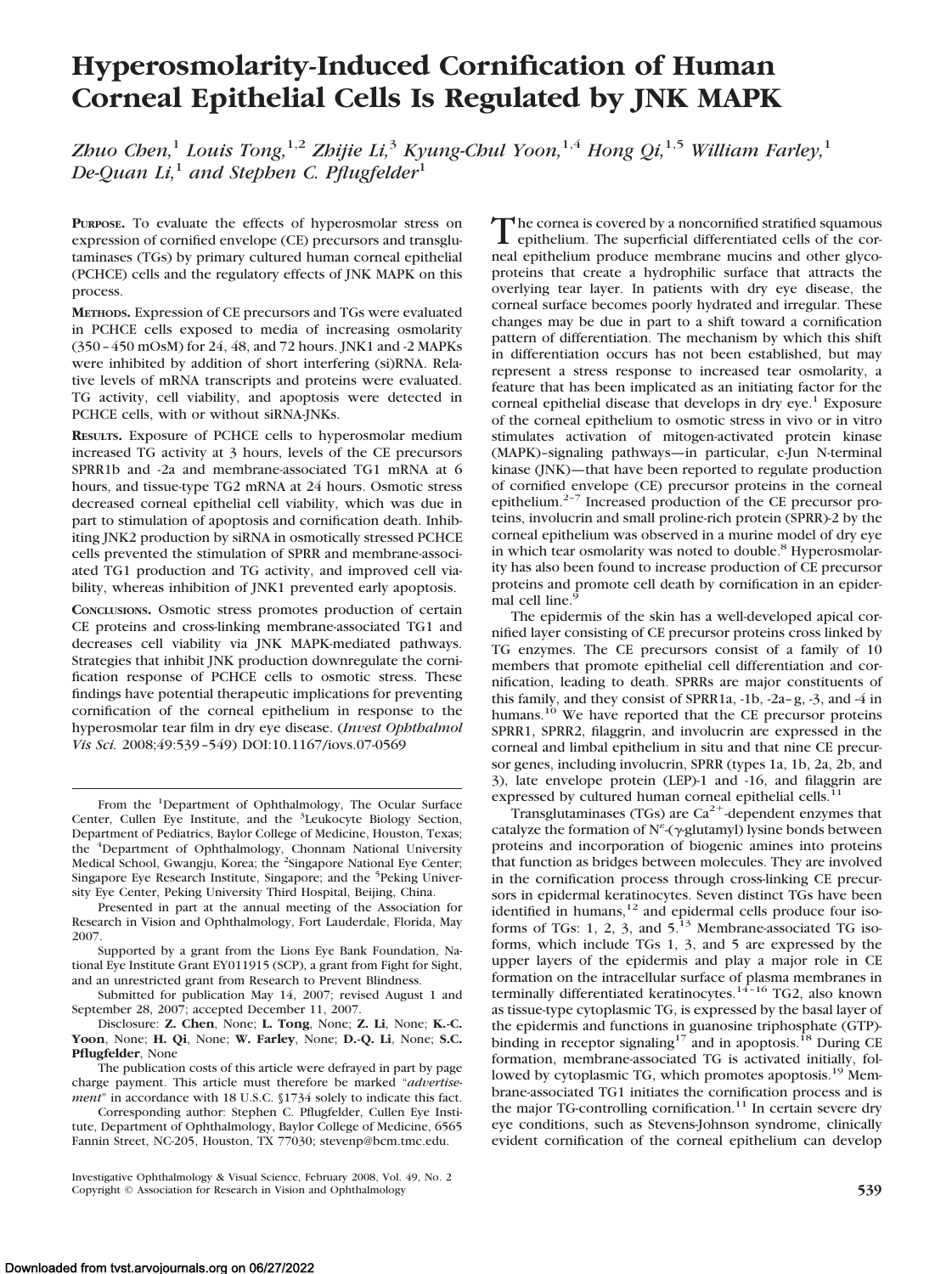

**FIGURE 1.** Relative levels of CE precursor (**A**) and TG (**B**) mRNA transcripts evaluated by real-time PCR. PCHCE cells were treated with NaCl medium (osmolarity 450 mOsM) for 6 to 48 hours. All data (mean  $\pm$ SEM) were compared to the control:  $P < 0.05$ ;  $P < 0.01$ .

that is often associated with severe eye discomfort and blindness.

With this knowledge in mind, we hypothesized that the hyperosmolar stress of dry eye promotes expression of CE precursors and TGs, leading to cell death by cornification in human corneal epithelial cells via the JNK MAPK signaling pathway. Furthermore, we propose that the cell signaling pathways controlling cornification and apoptosis in the corneal epithelium in response to hyperosmolar stress are different. In this work, we have evaluated the effects of hyperosmolar stress on expression of CE precursors and TGs by primary cultured human corneal epithelium (PCHCE) and the regulatory effects of JNK MAPK on this process.

# **MATERIAL AND METHODS**

## **Material and Reagents**

Reagents were obtained from the following sources: keratinocyte serum-free medium (KSFM) from Invitrogen-Gibco (Grand Island, NY); rabbit anti-SPRR2, clone ab18580, from Abcam, Inc. (Cambridge, MA); clone APO-25N-001 from Alexis Biochemical (San Diego, CA); mouse anti-involucrin (clone SY5) from Laboratory Vision (Fremont, CA); mouse anti-human keratinocyte TG monoclonal antibody (clone B.C1) from Biomedical Technologies Inc. (Stoughton, MA); and mouse monoclonal anti-actin antibody (clone AC-15) from Sigma-Aldrich (St. Louis, MO). Alexa Fluor 488 - conjugated goat IgG secondary antibodies and fluorescein cadaverine (F-CDV) from Invitrogen-Molecular Probes (Eugene, OR); Hoechst 33342, propidium iodide (PI), and DNA size markers from Sigma-Aldrich; RNA extraction kits (RNeasy Mini Kit, RNAi kit, and siRNA-fluorescein, siRNA-F) from Qiagen (Valencia, CA); a PCR kit (GeneAmp RNA-PCR kit and *Taq*man Universal PCR master mix; Applied Biosystems, Foster City, CA); a cDNA synthesis kit (Ready-To-Go-Primer First-Strand Beads) from GE Health Care, Inc. (Piscataway, NJ); nuclear and cytoplasmic extraction reagents (NE-PER) and a BCA protein assay kit from Pierce (Rockford, IL); gels for protein electrophoresis (4%–15% Tris-HCl; Ready Gel) from Bio-Rad (Hercules, CA); polyvinylidene difluoride (PVDF; Immobilon-P) membrane from Millipore (Billerica, MA); a chemiluminescent reagent (Luminol) from Santa Cruz Biotechnology (Santa Cruz, CA); an in situ TUNEL kit from Roche (Basel, Switzerland); MTT cell proliferation assay kit from R&D Systems, Inc. (Minneapolis, MN); a JNK cell signaling assay (Beadlyte) and an anti-phosphatidylserine–conjugated Alexa 488 antibody from Upstate Biotechnology (Charlottesville, VA); and an Annexin-V FITC cell viability kit from ApoTarget (Camarillo, CA).

#### **Human Corneal Epithelial Cell Culture**

Fresh human corneoscleral tissues  $\left( \leq 72 \right)$  hours after death) that were not suitable for clinical use, from donors aged 19 to 67 years, were obtained from the Lions Eye Bank of Texas (Houston, TX). They were prepared for explant culture by a previously described method.<sup>20,21</sup>

The confluent PCHCE cells were passaged at  $4 \times 10^4$  cells/cm<sup>2</sup> into 12-well plates containing KSFM for 24 hours, and then NaCl was added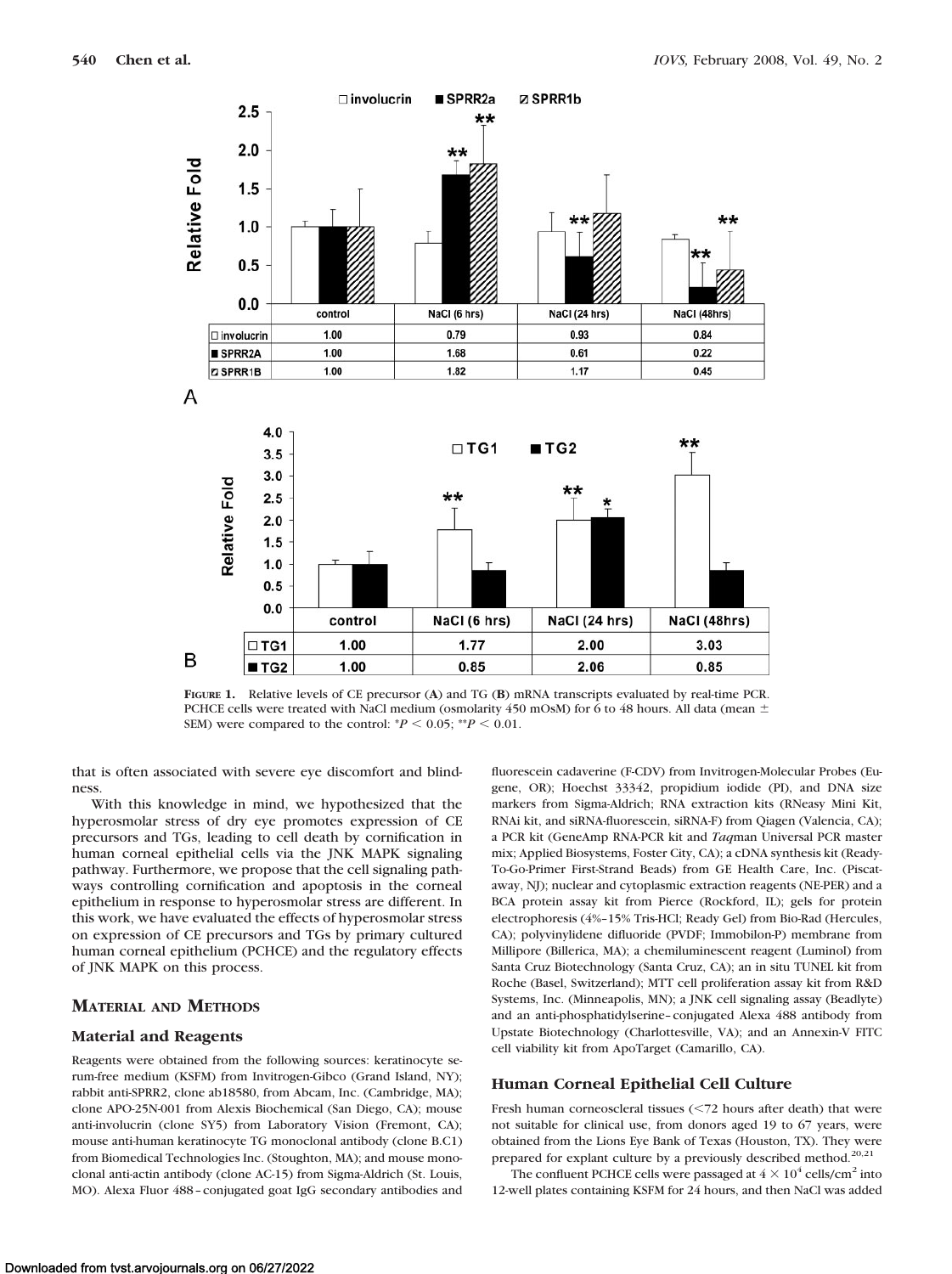

FIGURE 2. Effects of osmotic stress on levels of CE precursor and TG proteins in PCHCE cells by Western blot, using  $\beta$ -actin as a control (A). The ratio of band intensity (*y*-axis) of CE precursors and membrane-associated TG1 compared with  $\beta$ -actin (mean  $\pm$  SD in three experiments) in osmotically stressed PCHCE cells at 24 and 48 hours (**B**). TG activity measured by F-CDV incorporation at 3 and 24 hours in osmotically stressed PCHCE cells (**C**).

to wells in concentrations of 50, 70, and 100 mM for 3, 6, 24, 48, and 72 hours. The osmolarity of KSFM medium is 290 mOsM. NaCl added in concentrations of 50, 70, and 100 mM produced media osmolarities of 350, 400, and 450 mOsM, respectively, measured by a vapor pressure osmometer (model 3300; Advanced Instruments, Inc., Norwood, MA) at the clinical core laboratory of the Department of Pathology, Methodist Hospital (Houston, TX). Total RNA was extracted for reverse transcription (RT) and real-time PCR from cultures treated for 6, 24, 48, or 72 hours. Proteins were extracted separately from 24-, 48-, and 72-hour 450 mOsM–treated groups for Western blot analysis and immunofluorescence staining.

## **Transfection of siRNA-JNK**

To design target-specific siRNA duplexes, a sequence of the type AA (N9) dTdT was selected from the open reading frame of the MAPKspecific mRNA to obtain 21-nt antisense strands with symmetrical-2 nt 3' identical overhanging sequences. Each selected siRNA sequence was submitted to a BLAST search against the human genome sequence to ensure that only one gene was targeted. The dsRNA sequences targeting two different regions in exon 8 of MAPK8 (JNK1; GenBank accession number NM\_002750; http://www.ncbi.nlm.nih.gov/Genbank; provided in the public domain by the National Center for Biotechnology Information, Bethesda, MD) and exon 7 in MAPK9 (JNK2) mRNA (accession number in GenBank: NM\_002752) were designed for each gene and synthesized by Ambion (Austin, TX).

PCHCE cells, passaged into wells containing KSFM in 12-well plates at a density of  $4 \times 10^4$  cells/cm<sup>2</sup> were transfected with annealed dsRNA at a final concentration of 67 nM (Fast-Forward protocol; Qiagen). Certain cultures were treated with transfection reagent alone or with the nonsilencing siRNA-F (sequences, sense: r[UUC UCC GAA CGU GUC ACG U]dTdT-Fluorescein; antisense: r[ACG UGA CAC GUU CGG AGA A]dTdT) as negative controls for 24 hours, followed by treatment with 100 mM NaCl (450 mOsM) for 24, 48, or 72 hours. RNA and protein were extracted for real-time PCR and Western blot, respectively. Other cultures were prepared for immunofluorescent staining.

# **RNA Extraction and Real-Time PCR**

Total RNA was isolated from different groups of PCHCE cells by a selective silica-gel– based membrane extraction method (Qiagen).

Reverse transcription (RT) and relative quantitative real-time PCR were performed as previously described.<sup>22</sup> Primers and reporter probe for JNK1 (NM\_139046.1, sequence 125-149: TCAAGGAATAGTATGCG-CAGCTTAT), JNK2 (NM\_139068.1, sequence 10-133: CAAGGGATTGTT-TGTGCTGCATTTG), SPRR2a (NM\_005988.2, sequence 323-347: TGGCT-CACCTCGTTCCACAGCTCCA), SPRR1b (NM\_003125, sequence 30-54: CTCTCTTCACACCAGGACCAGCCA), involucrin (NM\_005547.2, sequence 388-412: AAGGGATCAGCAGCTAAACAAACAG), membraneassociated TG1 (NM\_000359, sequence 2339-2363: CTCAACGTTGGGGA-CATTGGAGGCA), and tissue-typeTG2 (NM\_198951, sequence 278-302: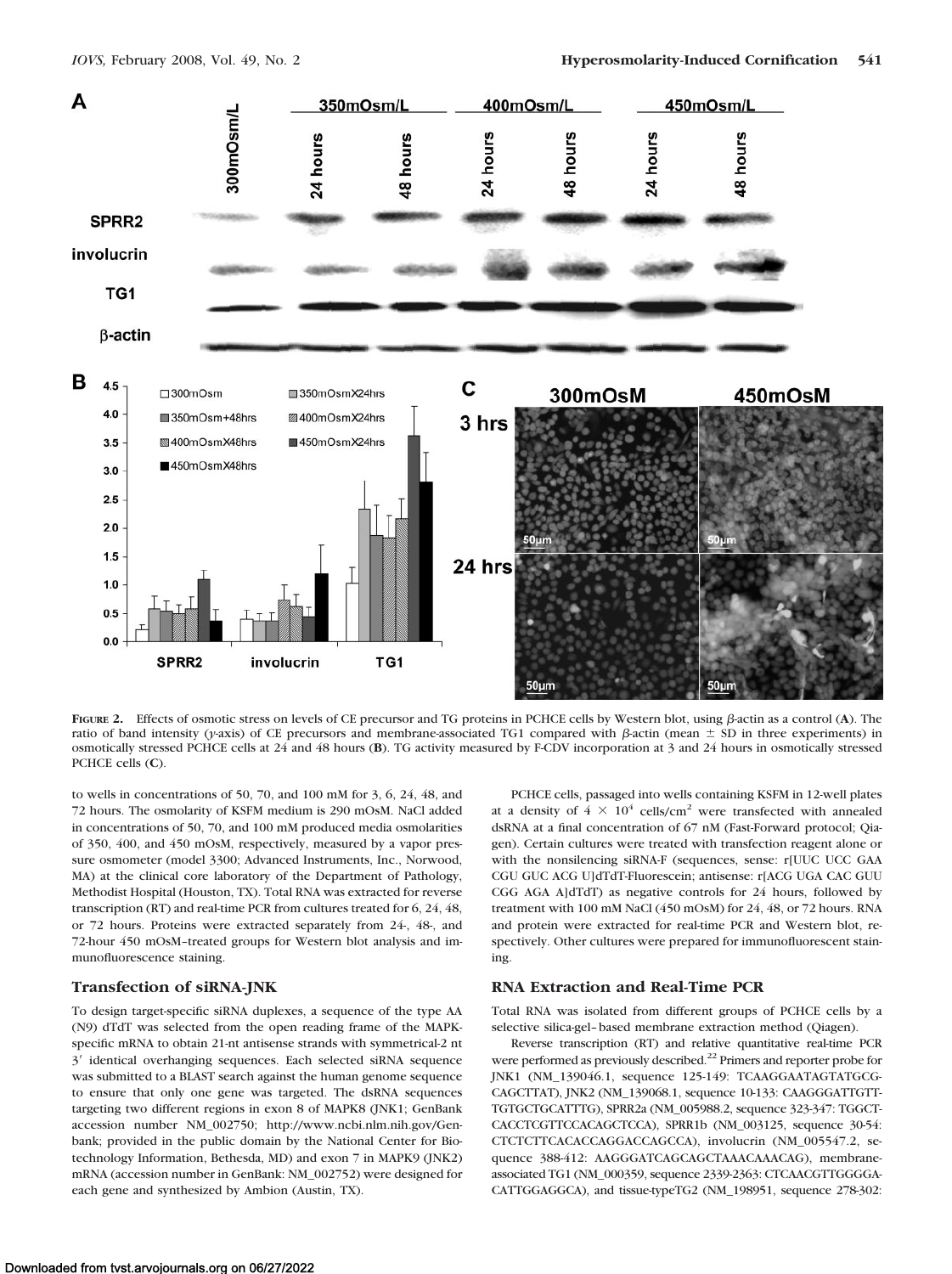

**FIGURE 3.** Effects of osmotic stress (exposure to 450-mOsM medium) on corneal epithelial viability: MTT (**A**) and TUNEL-positive cells (**B**). All data were compared to the control:  $^{*}P$  < 0.05;  $^{*}P$  < 0.01. (C) Representative results of flow cytometry analysis of Annexin V and PI staining on osmotically stressed PCHCE cells for 24 hours (*right*) compared with controls (*left*). Cells undergoing early apoptosis are in the *bottom right quadrant* and those with late apoptosis are in the *top right quadrant*.

AGTGTCGTGACCGGCCCAGCCCCTA) (TaqMan Gene Expression Assays; Applied Biosystems). Assays were performed in duplicate. A nontemplate control was included in all the experiments, to evaluate for DNA



**FIGURE 4.** Effects of osmotic stress in PCHCE cells in 450-mOsM medium on JNK mRNA level as shown by real-time PCR (**A**) and total JNK protein measured by immunobead assay  $(B)$ . Data are the mean  $\pm$ SEM. All data were compared with the control:  $P < 0.05$ ;  $P < 0.01$ .

contamination of the sample. The results of the relative quantitative real-time PCR were analyzed by the comparative threshold cycle (CT) method<sup>23</sup> and normalized with *GAPDH* as an internal control.

#### **Western Blot**

Western blot was performed by using a previously described method, $^{24}$ with modification. Primary antibodies were anti-SPRR2 (clone APO-25N-001; 1:500), anti-involucrin (1:100), or TGase 1 (clone B.C1; 1:20), and the secondary antibody was horseradish peroxidase–conjugated IgG (1:1000 dilution).

|  | TABLE 1. Results of Flow Cytometry of PCHCEs for Markers of Apoptosis |  |  |  |  |
|--|-----------------------------------------------------------------------|--|--|--|--|
|--|-----------------------------------------------------------------------|--|--|--|--|

| PI(%)                                       | $PI +$ Annexin V $(\% )$   | Annexin $V(\%)$     | Anti-phosphatidylserine (%)          |
|---------------------------------------------|----------------------------|---------------------|--------------------------------------|
|                                             | $\Omega$                   | $0.4 \pm 0.03$      | $0.4 \pm 0.07$                       |
| $5.9 \pm 1.4^*$                             | $12.1 \pm 2.1^*$           | $8.2 \pm 1.7^*$     | $10.5 \pm 1.7^*$                     |
|                                             | $\Omega$                   | $1.1 \pm 24$        | $4.5 \pm 0.8$                        |
| $2.5 \pm 0.4$                               | $8.3 \pm 2.5^*$            | $11.2 \pm 2.2^*$    | $21.3 \pm 3.9^*$                     |
|                                             | $\Omega$                   | $8.9 \pm 1.6$       | $6.5 \pm 1.2$                        |
| $2.7 \pm 0.6$                               | $5.7 \pm 1.9^* \pm$        | $8.5 \pm 1.8$       | $9.5 \pm 1.3$ † 0                    |
|                                             | $\theta$                   | $5.9 \pm 1.8$       | $5.5 \pm 1.1$                        |
| $3.7 \pm 1.8$ †‡                            | $6.1 \pm 1.4$ <sup>*</sup> | $7.9 \pm 1.9$ $\pm$ | $15.2 \pm 1.31$ <sup>*</sup> $\pm$ ¶ |
|                                             | $\Omega$                   | $6.2 \pm 0.40$      | $10.1 \pm 13$                        |
| $3.4 \pm 1.10$ <sup>+<math>\pm</math></sup> | $6.4 \pm 1.13^*$           | $6.9 \pm 2.11$      | $10.5 \pm 1.15$                      |
|                                             |                            |                     |                                      |

Data are the percentage of cells positively stained for PI (propidium iodide), PI + Annexin V, Annexin V or anti-phosphatidylserine and are expressed as the mean  $\pm$  SEM.

 $* P < 0.01$ .

 $\dagger$  The osmotically stressed treatment group compared to non-treatment group,  $P < 0.05$ .

Difference between osmotically stressed and unstressed cells treated with JNK-specific siRNA compared with the difference observed in the  $siRNA-F$  groups:  $\sharp P \leq 0.05$ ;  $\oint P \leq 0.01$ .

Difference between osmotically stressed and unstressed cells treated with JNK  $2+$  or  $1+2$ -specific siRNA compared with the difference observed in the JNK1-specific siRNA groups:  $\left| P \right| < 0.05$ ;  $\left| P \right| < 0.01$ .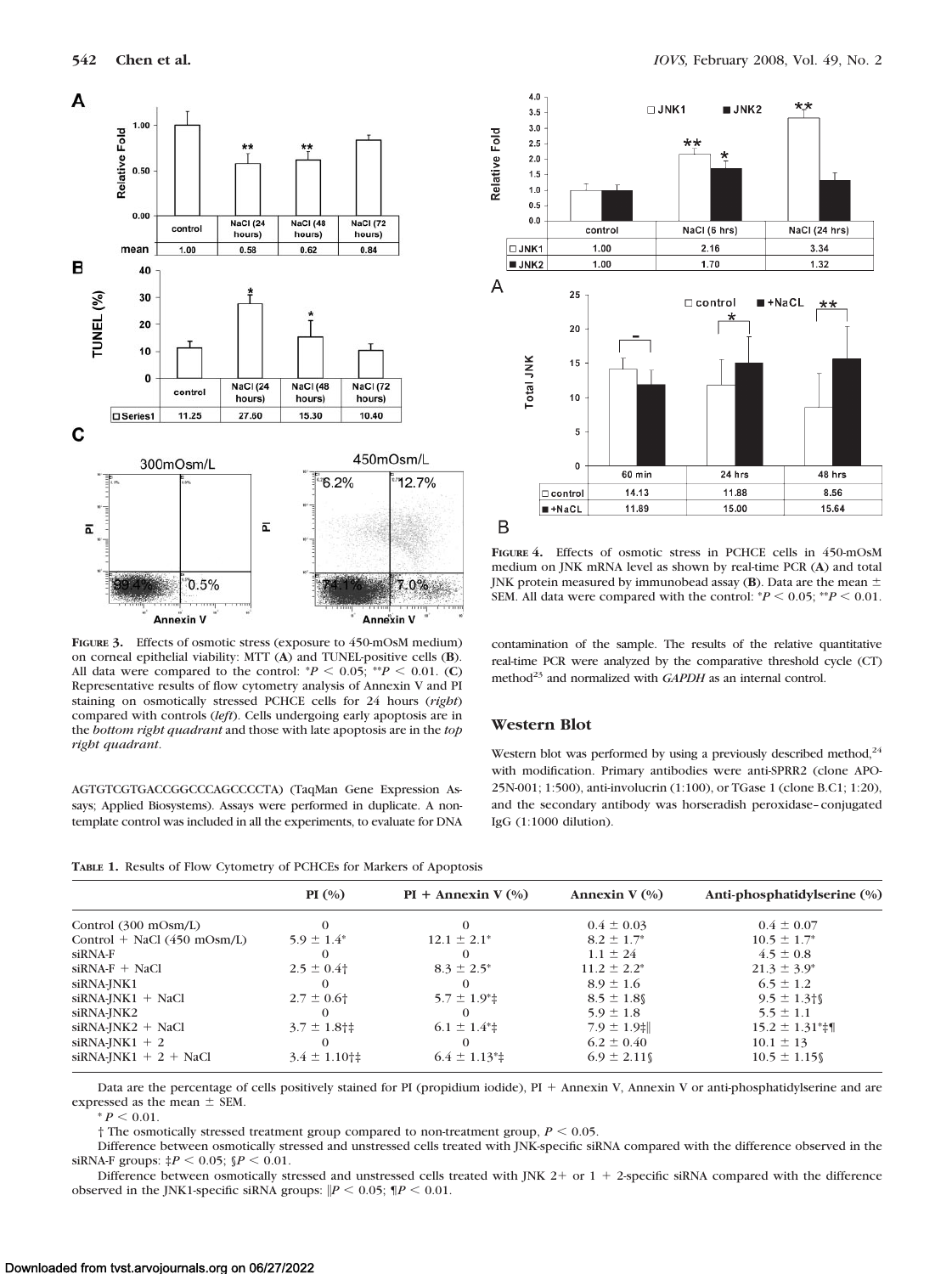

**FIGURE 5.** Effects of RNA silencing on the level of JNK. JNK mRNA measured by real-time PCR (JNK1: **A**; JNK2: **B**) and total JNK protein measured by immunobead assay (C).  $(A, B)$  Mean  $\pm$  SEM; (C) mean. Results from siRNA-JNKs (siRNA-JNK1,  $-2$ , and  $-1+2$ ) were compared to that of siRNA-F. Data from the siRNA-F and siRNA-JNK groups with NaCl added were compared to the corresponding siRNA-F and siRNA-JNK groups;  $^{*}P$  < 0.05;  $^{**}P$  < 0.01.

# **Immunofluorescent Laser Scanning Confocal Microscopy**

Immunofluorescent staining was performed with anti-SPRR2 (clone ab18580, 1:50), anti-involucrin (1:50), and mouse anti-human keratinocyte TG monoclonal (clone B.C1, 1:20) antibodies, as previously reported.25

## **Cell-Signaling Assay**

Levels of total JNK were measured with an immunobead assay (Beadlyte Cell-Signaling Assay; Upstate Biotechnology). The cells were lysed

in cell-signaling buffer B, included in the kit, and the total protein concentrations of cell lysates were measured by a BCA protein assay. Each sample (20  $\mu$ g/25  $\mu$ L) was pipetted into a well of a 96-well plate and incubated with 25  $\mu$ L of beads coupled to JNK-specific capture antibodies overnight. The beads were washed and mixed with biotinylated JNK-specific reporter antibodies followed by streptavidin-phycoerythrin. The concentration of total JNK was measured (model 100, Luminex system; Luminex Corp., Austin, TX). Fifty events per bead were obtained, and data were exported to a spreadsheet program (Excel; Microsoft, Redmond, WA) for further analysis.

## **Detection of the TG Activity with Fluorescein Cadaverine Incorporation**

TG activity was evaluated by fluorescein cadaverine (F-CDV) incorporation by using a previously reported protocol.<sup>26-28</sup> F-CDV was added to PCHCE cells at a concentration of 0.5 mM for 3 to 24 hours in the dark. After incubation, the cells were washed four times in PBS for 2 minutes each and were examined by fluorescence microscopy (Nikon, Tokyo, Japan). The relative fluorescence intensity, as subjectively graded in digital images served as a measure of the relative TG activity.

#### **Evaluation of Apoptosis**

Apoptosis was assessed by the terminal deoxynucleotidyl transferasemediated dUTP-nick-end labeling (TUNEL) assay, which detects DNA fragmentation, as well as by immunodetection of cell membrane Annexin-V FITC and phosphatidylserine by flow cytometry. The TUNEL assay was performed with a kit (Roche, Penzberg, Germany), using a modification of the manufacturer's protocol.

Annexin-V is a 35 to 36 kDa, calcium-dependent, phospholipidbinding protein with high affinity for phosphatidylserine. In concert with PI, Annexin-V can detect cells undergoing apoptosis. The staining followed the manufacturer's protocol (ApoTarget). After the PCHCE cells were washed with PBS twice and resuspended at 2 to 3  $\times$  10<sup>6</sup> cell/mL in binding buffer, Annexin-V FITC and PI were added to the cells and incubated 15 minutes at room temperature in the dark. The reaction was then diluted with binding buffer, and flow cytometry analysis was performed.

Phosphatidylserine molecules are shifted from the inner to outer leaflet of the cell membrane during early apoptosis.<sup>29</sup> For detection of phosphatidylserine, cells were fixed in 37% formaldehyde at 37°C for 10 minutes. After they were washed in PBS, the cells were incubated with anti-phosphatidylserine-conjugated Alexa Fluor 488 antibody for 1 hour at 4°C, washed with PBS, and resuspended in flow cytometry buffer. The cells were analyzed by flow cytometry.

#### **MTT Assay**

The number of viable cells was measured by an MTT assay. The assay measures the activity of the mitochondrial enzyme succinyl dehydrogenase, which is expressed in living cells. The signal generated is proportional to the number of metabolically active cells.<sup>30</sup> This assay was performed according to the manufacturer's instructions (R&D Systems, Inc.). $31$ 

#### **Statistical Analysis**

Statistical comparisons of control and treatment groups for real-time PCR, Western blot, flow cytometry, and MTT data were performed with ANOVA (Prism 4.0 software; GraphPad Software, Inc., San Diego, CA), with  $P \le 0.05$  considered statistically significant.

#### **RESULTS**

## **Effects of Osmotic Stress on Expression of CE Precursors and TGs in PCHCE Cells**

Relative quantitative RT-PCR was performed to evaluate expression of CE precursor and TG mRNA transcripts in PCHCE cells exposed to media of increasing osmolarity (350, 400, and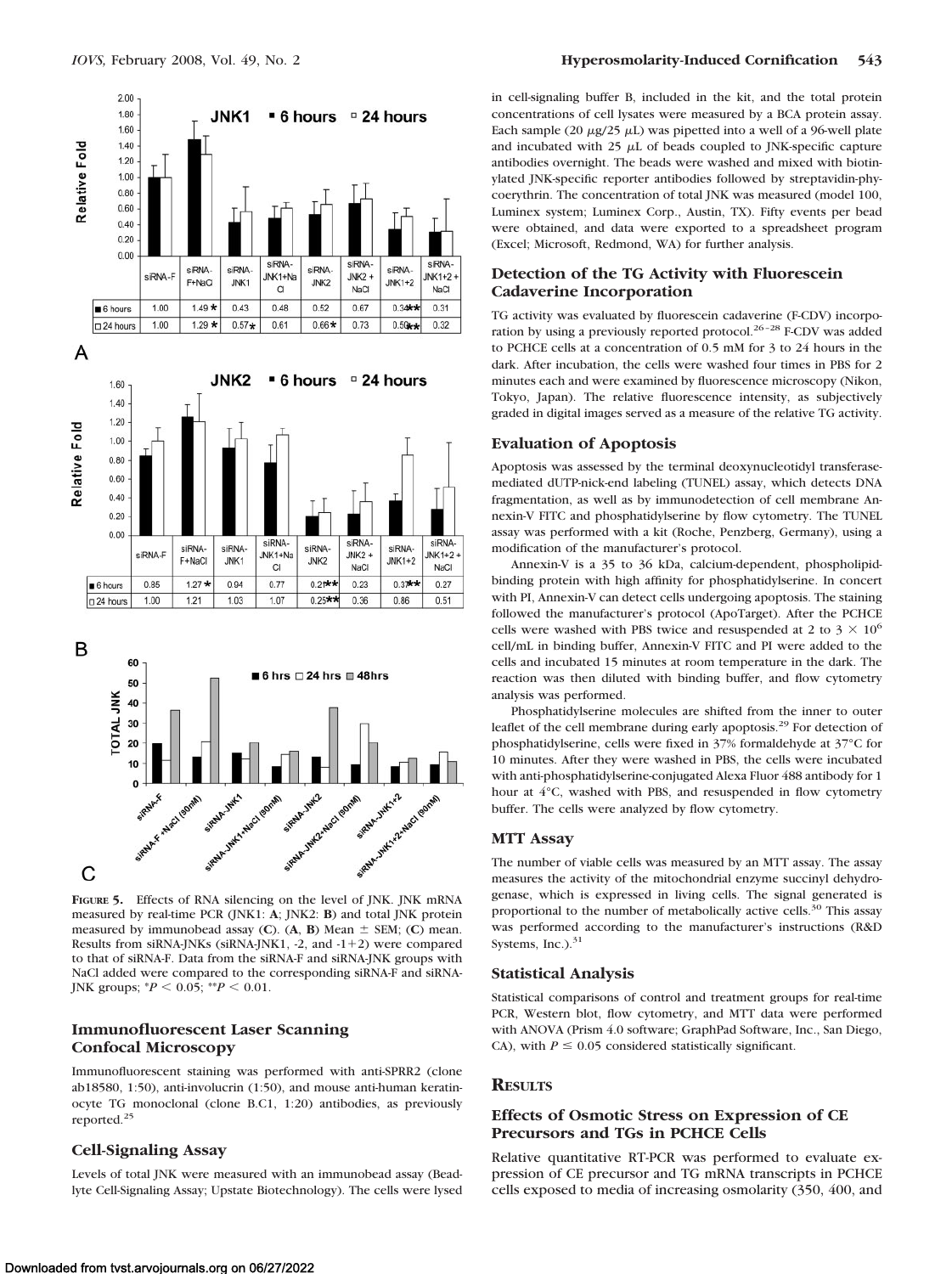



**FIGURE 6.** Effects of JNK-specific siRNAs on levels of SPRR2a (**A**) and SPRR2b (**B**) mRNA transcripts in control and osmotically stressed PCHCE cells (450 mOsM) measured by real-time PCR. Data are the mean  $\pm$  SEM. All data were compared to siRNA-F;  $^{*}P$   $\leq$  0.05;  $^{*}P$   $\leq$  0.01. siRNA-JNKs with osmotic stress groups were compared to corresponding groups without osmotic stress;  $\frac{X}{Y}P < 0.01$ ;  $\frac{Y}{Y}P < 0.05$ .

450 mOsM) for increasing lengths of time (6, 24, and 48 hours). The CE precursors involucrin, SPRR1b and -2a were evaluated because we have noted these to be abundantly produced by the corneal epithelium, and production of involucrin and SPRR2 by the corneal epithelium are noted to increase in response to desiccating stress.<sup>9,11</sup> Levels of SPRR1b and -2a transcripts significantly increased after 6 hours of hyperosmolar stress, but SPRR2a decreased to below baseline levels at 24 hours and both SPRR1b and -2a were lower than baseline at 48 hours. There was no significant change in the level of involucrin transcripts at any time point (Fig. 1A). Membrane-associated TG1 mRNA progressively increased up to 48 hours, while tissue-type TG2 levels were significantly greater at 24 hours (Fig. 1B).

Levels of SPRR2 and membrane-associated TG1 protein evaluated by Western blot increased after 24 and 48 hours of all levels of osmotic stress (350 to 450 mOsM), whereas involucrin increased only after exposure to 400 and 450 mOsM media (Fig. 2A).

Increased TG activity measured by F-CDV incorporation after exposure to 450-mOsM medium was noted by 3 hours, and strong fluorescence was noted at 24 hours (Fig. 2B).

# **Effects of Osmotic Stress on Corneal Epithelial Viability**

Cell viability measured by an MTT assay (Fig. 3A) significantly decreased up to 48 hours after exposure to 450-mOsM medium. This decrease was accompanied by a significantly increased number of TUNEL-positive cells measured by flow cytometry (Fig. 3B).

Flow cytometry analysis of Annexin V with PI showed evidence of early apoptosis in 8.2%  $\pm$ 1.7% of cells and late apoptosis in 12.1%  $\pm$  2.1% of cells 24 hours after exposure to 450-mOsM medium (Table 1; a representative flow cytometry is shown in Fig. 3C). In support of these findings,  $10.5\% \pm 1.7\%$ of cells were reactive to anti-phosphatidylserine, a marker of early apoptosis, by flow cytometry.

# **Increased CE Precursor and TG Production by Osmotic Stress**

Relative quantitative RT-PCR showed an increase in JNK1 and -2 mRNA transcripts in PCHCE cells exposed to hyperosmotic medium (450 mOsM) for 6 hours (Fig. 4A). At 24 hours, JNK1 transcripts remained significantly elevated, whereas JNK2 lev-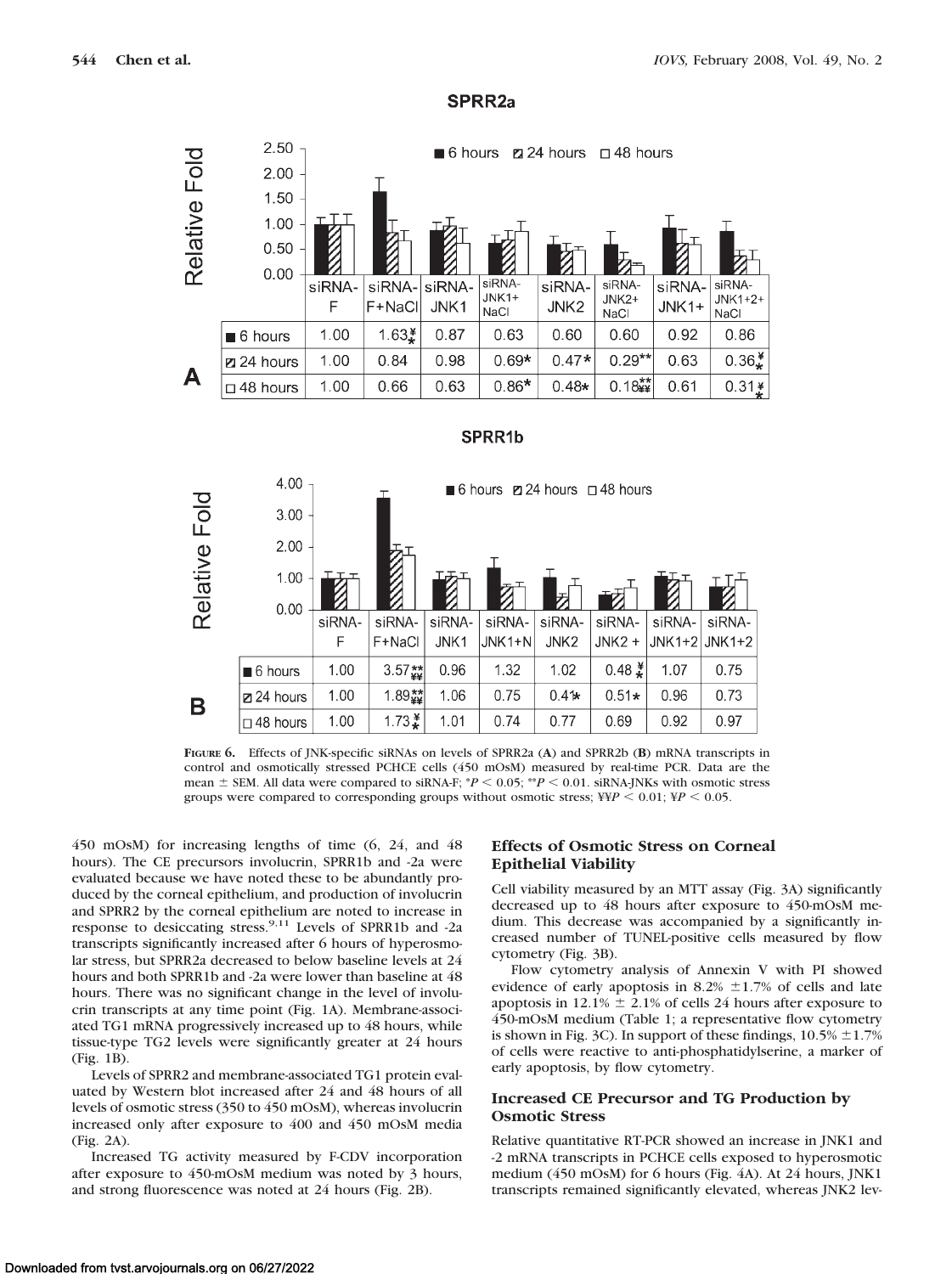

**FIGURE 7.** Effect of JNK-specific siRNAs on levels of expression of SPRR2 and membrane-associated TG1 protein in PCHCE cells grown in hyperosmolar medium  $(450 \text{ mOsM})$  for 24 hours.  $\beta$ -Actin was used as the control (A). Ratio of SPRR or membrane-associated TG1 with  $\beta$ -actin (*y*-axis); mean  $\pm$  SD detected by Western blot (**B**).

els fell to baseline levels. Total JNK protein measured by immunobead assay was significantly increased 24 and 48 hours after osmotic stress (Fig. 4B).

Treatment with JNK1- or -2-specific short interfering (si)RNA effectively knocked down levels of their respective mRNA transcripts after 6 hours and prevented an increase in JNK1- and/or -2-specific mRNA levels in response to osmotic stress in the PCHCE cells (Fig. 5A, 5B). The transfection efficiency was  $73.5\% \pm 2.1\%$ , similar to that observed in our previously reported study.<sup>31</sup> JNK siRNA also prevented an increase in total JNK protein in osmotically stressed cells (Fig. 5C).

We also evaluated the effect of JNK-specific siRNAs on mRNA levels of CE precursors SPRR1b and -2a in osmotically stressed PCHCE cells. The siRNA-F treated cells exposed to 450 mOsM had a significant increase in SPRR2a transcripts at 6 hours and in SPRR1b transcripts at 6, 24, and 48 hours. In contrast, cells treated with JNK1- or -2-specific siRNA showed no change or significant decreases in levels of SPRR transcripts compared with the control. Treatment with JNK-1-specific siRNA showed less inhibition of SPRR transcripts than JNK2 specific siRNA (Fig. 6).

Western blot showed that treatment of osmotically stressed cells (450 mOsM for 24 hours) with JNK-specific siRNAs (for 24 hours) prevented the increase in SPRR2 and membrane-associated TG1 protein (Fig. 7).

Immunofluorescence of osmotically stressed PCHCE cells for SPRR2 and membrane-associated TG1 showed a pattern similar to that of the PCR and Western blot with JNK-specific siRNAs blunting the increase in these proteins (Fig. 8).

The effects of JNK-specific siRNAs on TG activity and levels of membrane-associated TG1 transcripts were evaluated in PCHCE cells subjected to osmotic stress. TG activity, measured by F-CDV incorporation, increased in osmotically stressed cells treated with siRNA-F; however, JNK1- and -2-specific siRNAs prevented an increase in TG activity (Fig. 9A). siRNA-F-treated control cultures showed a significant increase in levels of membrane-associated TG1 transcripts at 6, 24, and 48 hours after osmotic stress. This increase was not observed in siRNA-JNK1- and JNK2-treated cultures after 24 and 48 hours (Fig. 9B).

## **Increased Viability of Osmotically Stressed PCHCE Cells by JNK Inhibition**

Osmotic stress with high-saline medium decreased the number of viable corneal epithelial cells in siRNA-F-treated cultures when measured by MTT; however, there was no significant change in the number of viable cells in osmotically stressed cultures treated with siRNA-JNK1 and -2 (Fig. 10). Cells treated with JNK2- or JNK1- and 2-specific siRNA showed a greater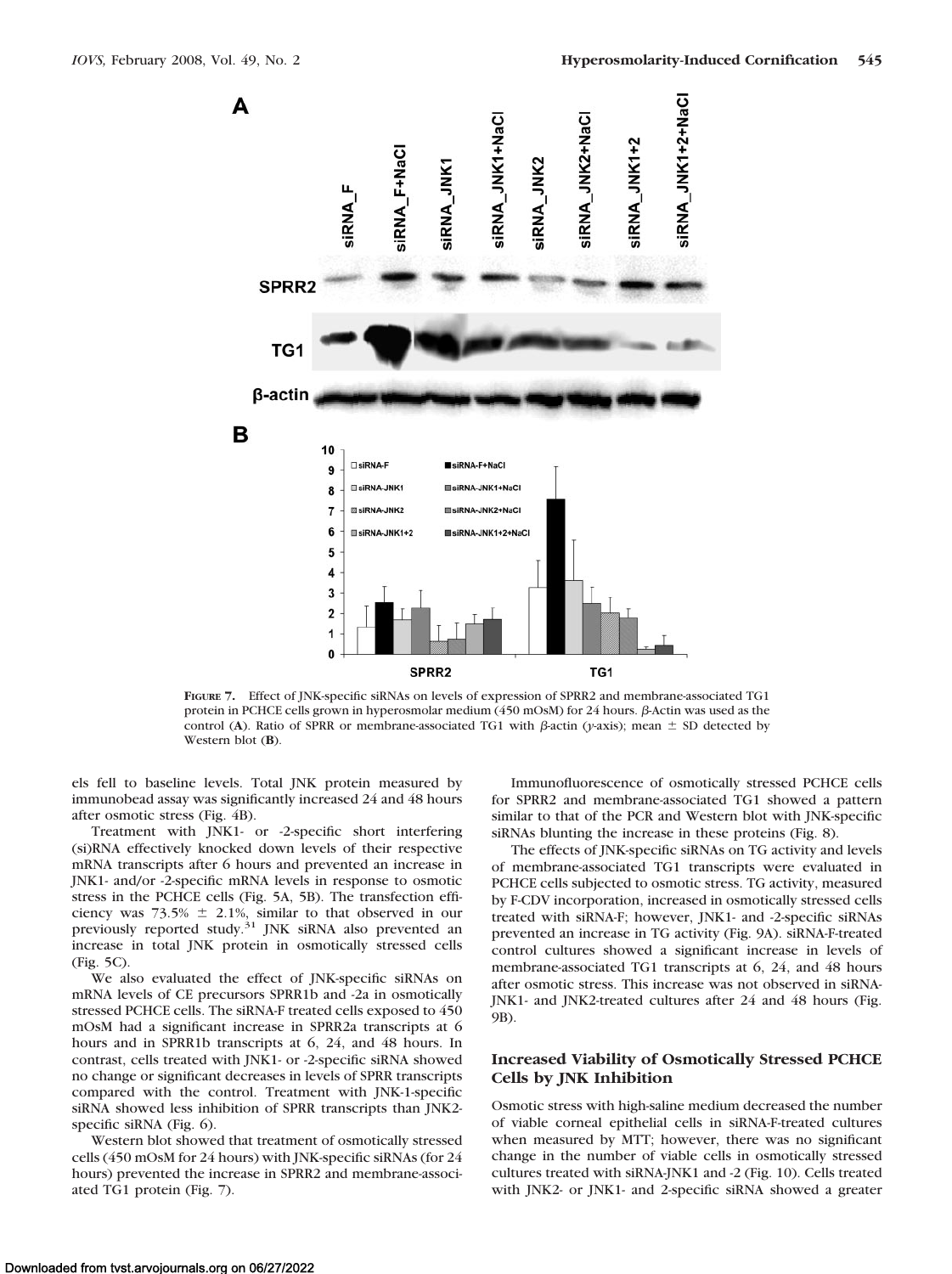

**FIGURE 8.** Immunofluorescence staining for SPRR2 (*top*) and membrane-associated TG1 (*bottom*) in siRNA (siRNA-F- or JNK-specific) treated PCHCE cells for 24 hours grown in control or hyperosmolar sodium chloride  $(+$ NaCl) medium  $(450 \text{ mOs})$  for 24 hours).

percentage of viable cells at 48 and 72 hours than sis JNK1 specific siRNA treated cells (Fig.  $10$ ;  $P < 0.05$ ).

To determine whether the decrease in the number of viable cells was due to apoptosis, flow cytometry was performed on cells stained with PI, anti-Annexin V or anti-phosphatidylserine. Osmotic stress increased the number of cells showing evidence of apoptosis and cell death. Similar findings were noted in the siRNA-F-treated groups. Treatment of cells with JNK1-specific siRNA significantly decreased the percentage of cells exhibiting early apoptosis (Annexin V or anti-phosphatidylserine positive) or late apoptosis (PI+Annexin V positive). Treatment of cells with JNK2- or/and JNK1-specific siRNA also decreased early and late apoptosis compared with the siRNA-F control group, but the siRNA-JNK 2 groups was not as effective as JNK1 in decreasing signs of early apoptosis (Table 1).

#### **DISCUSSION**

We evaluated the effects of osmotic stress on production of CE precursors and membrane-associated TG1 by primary cultured human corneal epithelial cells. The corneal epithelium is the most exposed mucosal surface in the human body. It is normally protected and hydrated by tear fluid that has an osmolarity of approximately  $305 \text{ mOs}$ <sup>1,8</sup> Hyperosmolarity was chosen as a corneal epithelial stressor in this study, because these cells are exposed to increased tear osmolarity in dry eye conditions when tear production decreases or tear evaporation increases. We found that osmotic stress transiently increased expression of the CE precursors, SPRR1b and -2a, with RNA transcripts peaking at 6 hours, and elevated protein levels persisting until 48 hours. Levels of involucrin transcripts did not significantly change under osmotic stress; however, protein levels were elevated at 24 and 48 hours in cells exposed to the higher media osmolarities. Osmotic stress caused a more

sustained elevation of membrane-associated TG1 transcripts and protein, both of which were elevated at 48 hours. The accompanying increase in TGs activity would enhance crosslinking of the newly synthesized CE precursors. Before 48 hours, the increased expression of CE precursors was related to the stronger TG activity evaluated by F-CDV. Therefore, osmotic stress appears to induce a coordinated increase of the structural and cross-linking components that are necessary for cornification. Under nonstress conditions in vivo, the corneal epithelial barrier is maintained by the precorneal mucin layer and epithelial tight junctions; production of cornifying factors by the corneal epithelium occurs at low levels. The increased production of CE precursors and membrane-associated TG1 by the corneal epithelium in the face of osmotic stress found in our study may represent a protective response to establish a more robust barrier under desiccating conditions. It is likely that production of this skinlike, poorly hydrated barrier in vivo may have adverse consequences for comfort and vision.

We previously reported that JNK MAPK was activated in the corneal epithelium in response to experimental dryness and osmotic stress.4,32 Therefore, we evaluated the effects of JNK inhibition via RNA interference on the production of these cornification factors in response to osmotic stress. We found that JNK signaling pathways are involved in the stimulated production of CE precursors and membrane-associated TG1 by cultured human corneal epithelial cells. Both JNK- and -2 specific siRNAs prevented an increase in SPRR2a and -1b production, whereas JNK2 and JNK1+2 siRNAs inhibited membrane-associated TG1 transcripts and TG activity in osmotically stressed cells.

Osmotic stress caused a decrease in the number of viable corneal epithelial cells for up to 48 hours after exposure, corresponding to the increased production of CE precursors. Inhibition of both JNK1 and -2 improved cell viability com-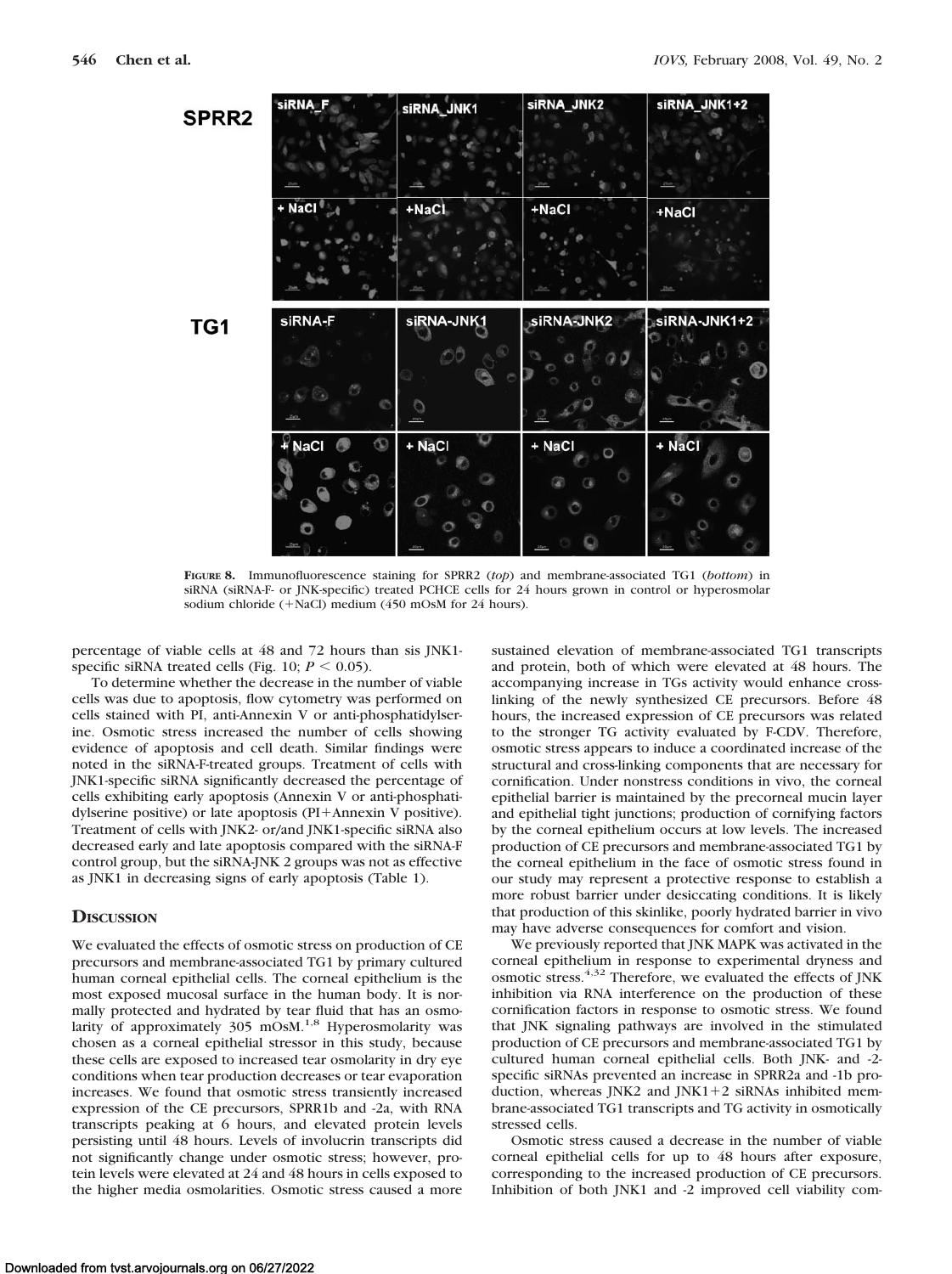

**FIGURE 9.** TG activity measured by F-CDV incorporation in siRNA-treated PCHCE cells grown in control or hyperosmolar medium (NaCl) for 3, 24, and 48 hours (**A**). Levels of membrane-associated TG1 mRNA transcripts measured by real-time PCR (**B**) in PCHCE cells grown in control or hyperosmolar sodium chloride (+NaCl) medium with JNK1-, -2-, or -1+2-specific siRNA for 6 to 48 hours. Data are the mean  $\pm$ SEM. All siRNA-JNK groups (siRNA-JNK1, -2, and  $-1+2$ ) were compared to siRNA-F ( $P < 0.05$ ;  $^{**}P < 0.01$ ) and all siRNA-JNKs+NaCl groups (siRNA-JNK1, -2, and  $-1+2 + NaCl$ ) were compared to the corresponding siRNA-JNK groups (siRNA-JNK1, -2, and  $-1+2$ ;  $\frac{1}{2}P < 0.01$ ;  $\frac{1}{2}P < 0.05$ ), respectively.

pared with cells treated with control siRNA, with a slightly greater inhibitory effect seen in JNK2 siRNA-treated cells. This decrease in viability of osmotically stressed cells appears to be due in part to apoptosis. JNK1 siRNA treatment caused a greater decrease in markers of early apoptosis (Annexin V and anti-phosphatidylserine) than JNK2 siRNA; in contrast, inhibition of JNK2 caused a greater decrease in CE precursor production. Therefore, it is possible that some of the decrease in cell viability induced by osmotic stress is due to the cornification process (see Fig. 11). After the initial decrease in cell viability, the number of viable cells returned to near-normal at 72 hours. This rebound may represent proliferation of cells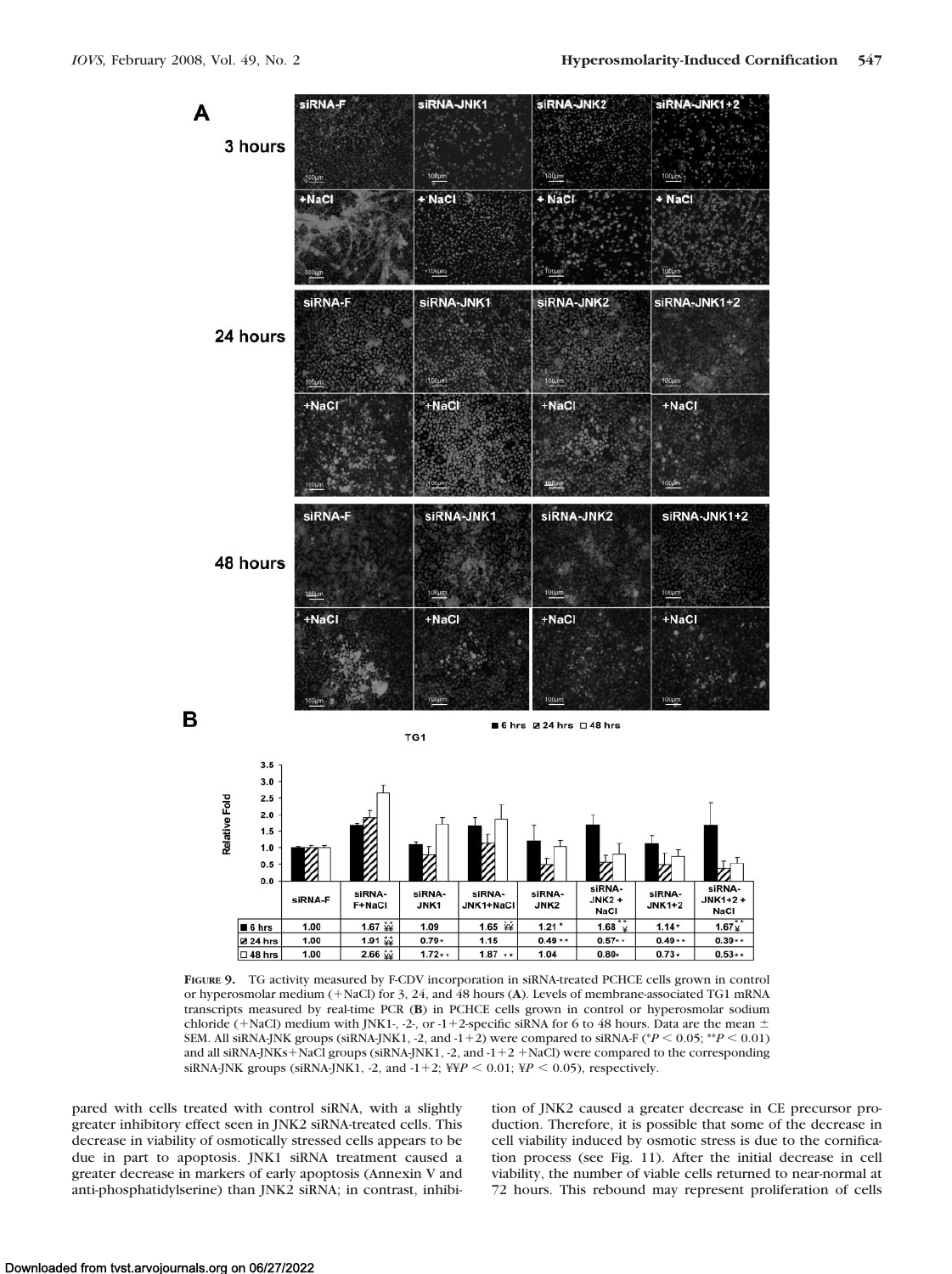

**FIGURE 10.** Number of viable cells measured by MTT in control (siRNA-F) and JNK-specific siRNA-treated PCHCE cells exposed to 450-mOsM sodium chloride  $(+$ NaCl) medium for up to 72 hours.

that survived the osmotic stress, perhaps through osmo-adaptation. It is well recognized that to avoid high intracellular ion concentration and to balance intra- and extracellular osmolarity, cells typically adapt to sustained hyperosmotic stress by preferential accumulation of compatible osmotic solutes. The osmo-transporters involved in this process are regulated by multiple signaling pathways, including JNK2.<sup>33</sup>

Inhibiting the JNK pathway appears to prevent production of CE precursors and maintain corneal epithelial viability in response to osmotic stress. These findings have potential implications for treating dry eye and ocular surface conditions that are associated with elevated tear osmolarity.



**FIGURE 11.** A summary diagram of the signaling pathways controlling apoptosis and cornification that are mediated by JNK MAPK pathways in osmotically stressed cells.

## *Acknowledgments*

The authors thank the Lions Eye Bank of Texas for their support in providing human corneoscleral tissues.

## *References*

- 1. Gilbard JP. Human tear film electrolyte concentrations in health and dry-eye disease. *Int Ophthalmol Clin*. 1994;34:27–36.
- 2. Yeh S, Song XJ, Farley W, Li DQ, Stern ME, Pflugfelder SC. Apoptosis of ocular surface cells in experimentally induced dry eye. *Invest Ophthalmol Vis Sci*. 2003;44:124 –129.
- 3. Li DQ, Chen Z, Song XJ, Luo L, Pflugfelder SC. Stimulation of matrix metalloproteinases by hyperosmolarity via a JNK pathway in human corneal epithelial cells. *Invest Ophthalmol Vis Sci*. 2004;45:4302– 4311.
- 4. Luo L, Li DQ, Corrales RM, Pflugfelder SC. Hyperosmolar saline is a proinflammatory stress on the mouse ocular surface. *Eye Contact Lens*. 2005;31:186 –193.
- 5. Li DQ, Luo L, Chen Z, Kim HS, Song XJ, Pflugfelder SC. JNK and ERK MAP kinases mediate induction of IL-1beta, TNF-alpha and IL-8 following hyperosmolar stress in human limbal epithelial cells. *Exp Eye Res*. 2006;82:588 –596.
- 6. Luo L, Li DQ, Doshi A, Farley W, Corrales RM, Pflugfelder SC. Experimental dry eye stimulates production of inflammatory cytokines and MMP-9 and activates MAPK signaling pathways on the ocular surface. *Invest Ophthalmol Vis Sci*. 2004;45:4293– 4301.
- 7. Adhikary G, Crish JF, Bone F, Gopalakrishnan R, Lass J, Eckert RL. An involucrin promoter AP1 transcription factor binding site is required for expression of involucrin in the corneal epithelium in vivo. *Invest Ophthalmol Vis Sci*. 2005;46:1219 –1227.
- 8. Stewart P, Chen Z, Farley W, Olmos L, Pflugfelder SC. Effect of experimental dry eye on tear sodium concentration in the mouse. *Eye Contact Lens*. 2005;31:175–178.
- 9. Dascalu A, Matithyou A, Oron Y, Korenstein R. A hyperosmotic stimulus elevates intracellular calcium and inhibits proliferation of